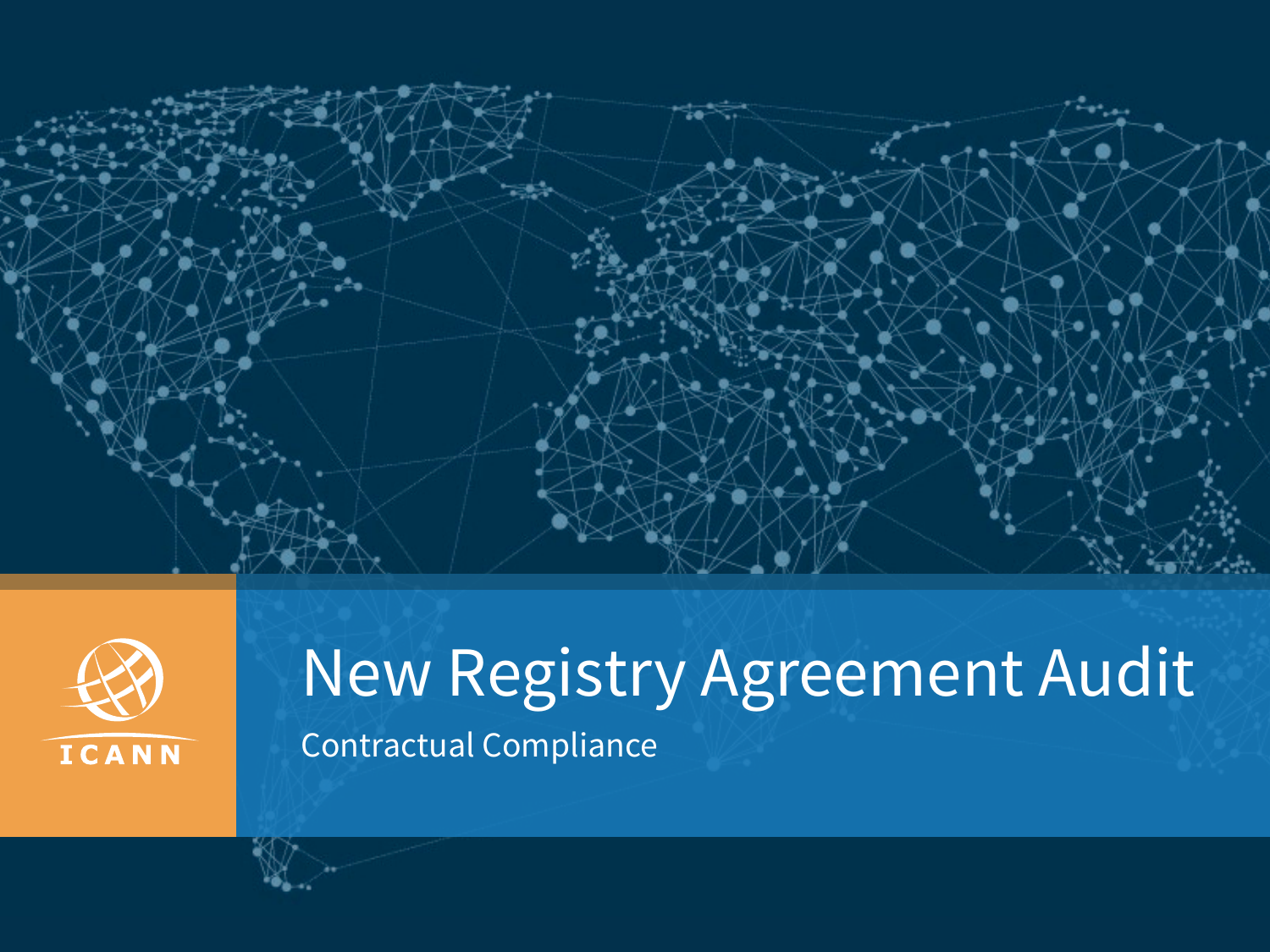

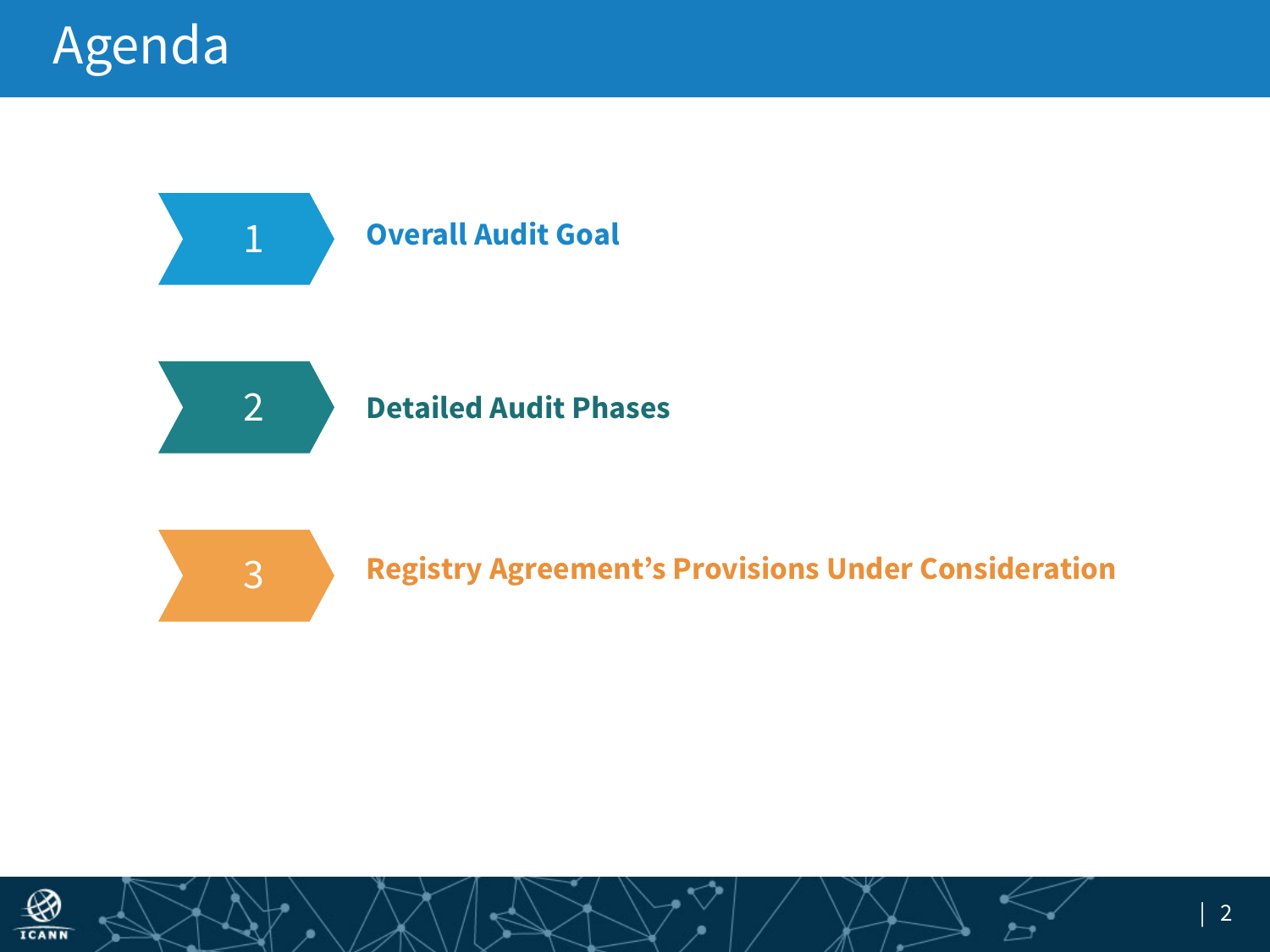## Overall Audit Goal

**GOAL: To proactively identify deficiencies and manage the remediation process to ensure compliance with contractual obligations.** 

Per Registry Agreement Article 2; section 2.11(a): **Contractual and Operational Compliance Audits**

"*ICANN may from time to time (not to exceed twice per calendar year) conduct, or engage a third party to conduct, contractual compliance audits to assess compliance by Registry Operator with its representations and warranties contained in Article 1 of this Agreement and its covenants contained in Article 2 of this Agreement."* 

http://www.icann.org/en/about/agreements/registries

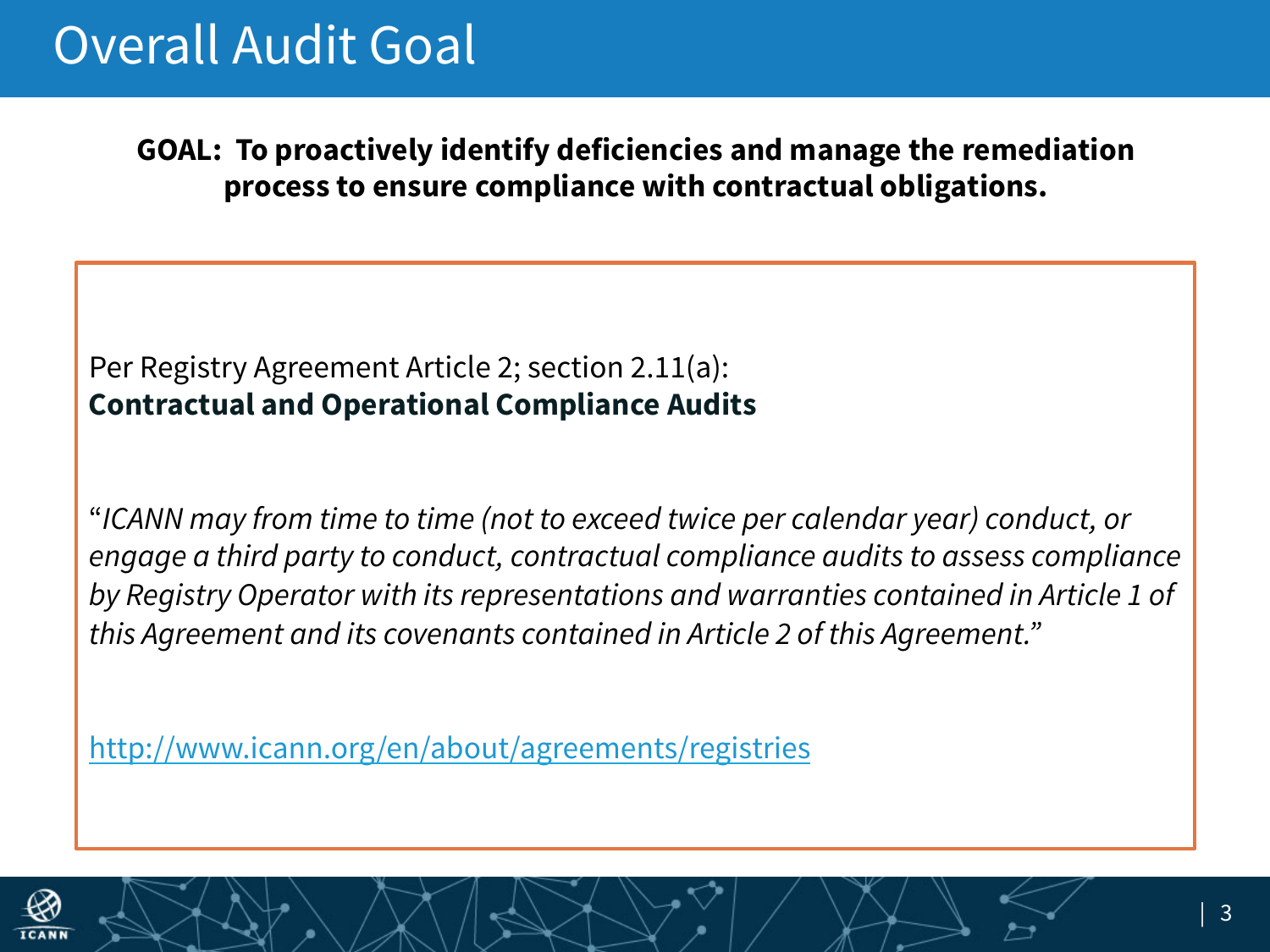## Detailed Audit Phases



- Pre-Audit Notification is sent to Registry Operators informing them about an upcoming audit, the audit start date and the scope of the audit.
- Request for Information Notification is sent to selected Registry Operators. This notification includes a list of the required documents.
	- Audit Phase: Documentation and Data are collected and reviewed by ICANN audit team.
	- Report Phase: Audit reports are issued by ICANN audit team and sent to each Registry Operator.
- Remediation: Registry Operators, with an initial finding in the report, work and collaborate with ICANN audit team to address the initial finding(s).
	- Final Report: Final audit reports are issued upon completion of the audit and successful remediation of any noted deficiencies.

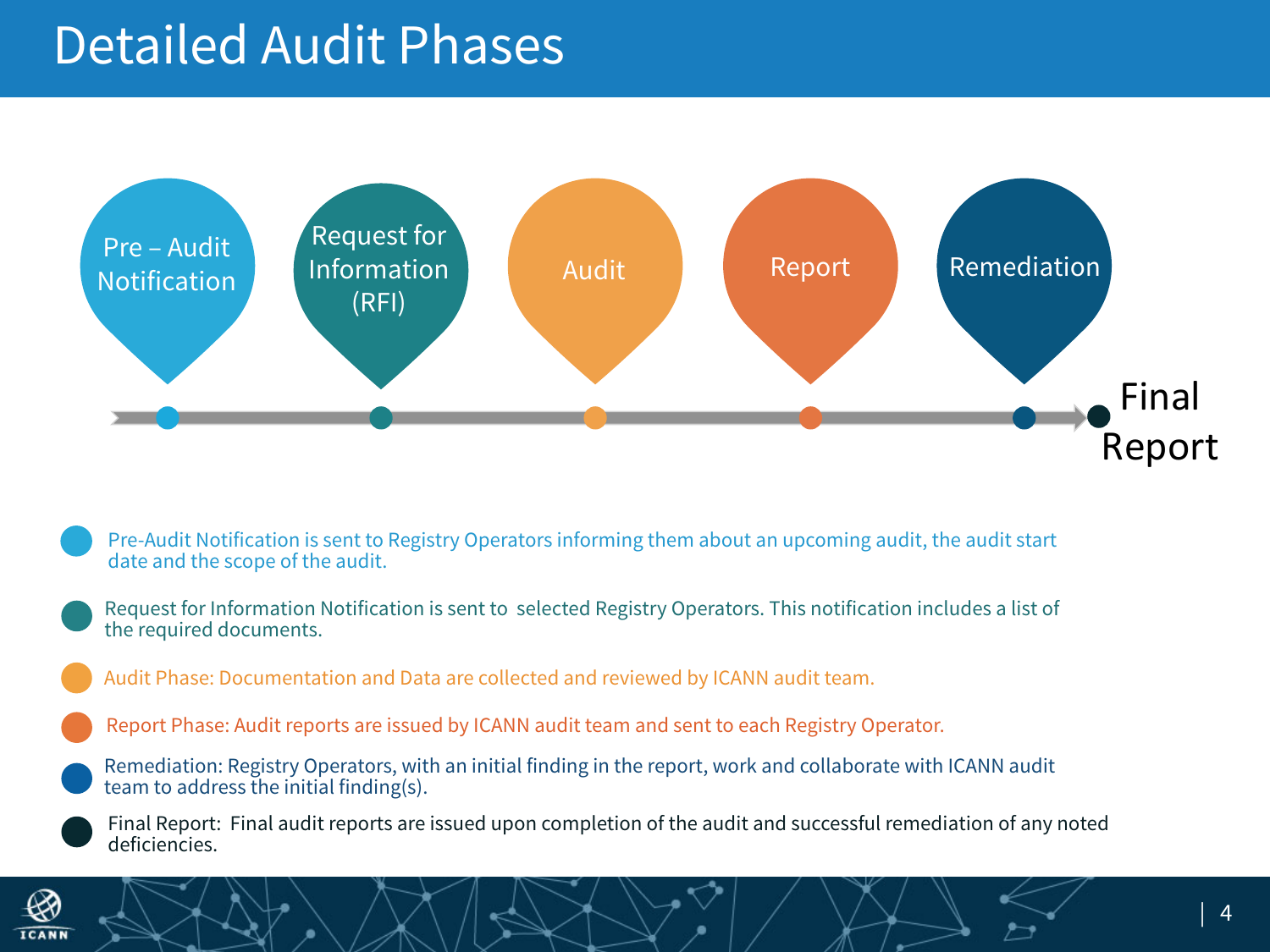| #                                                           | <b>Registry Agreement Clause</b>                                                      | <b>Audit Objective / Community Value</b>                                                                           |  |  |
|-------------------------------------------------------------|---------------------------------------------------------------------------------------|--------------------------------------------------------------------------------------------------------------------|--|--|
| <b>GENERAL REPRESENTATIONS AND COMPLIANCE WITH POLICIES</b> |                                                                                       |                                                                                                                    |  |  |
| $\mathbf{1}$                                                | Article 1.3 Representations and Warranties. 1.3 (a) ii.                               | To confirm that Registry Operator is still in<br>good standing since application process.                          |  |  |
| $\overline{2}$                                              | Article 2.2 Compliance with Consensus Policies and<br><b>Temporary Policies</b>       | To obtain an assurance that Registry<br>Operator is complying with all Consensus and<br><b>Temporary Policies.</b> |  |  |
| DATA ESCROW SPECIFICATIONS COMPLIANCE                       |                                                                                       |                                                                                                                    |  |  |
| $\overline{3}$                                              | Article 2.3 Data Escrow; Specification 2                                              | To confirm that content of the escrow<br>deposits are per the contract.                                            |  |  |
|                                                             | Article 2.3 PART B Legal Requirements; DEA (Data<br><b>Escrow Agent) verification</b> | To confirm that Legal Requirements in<br>regards to DEA are met.                                                   |  |  |

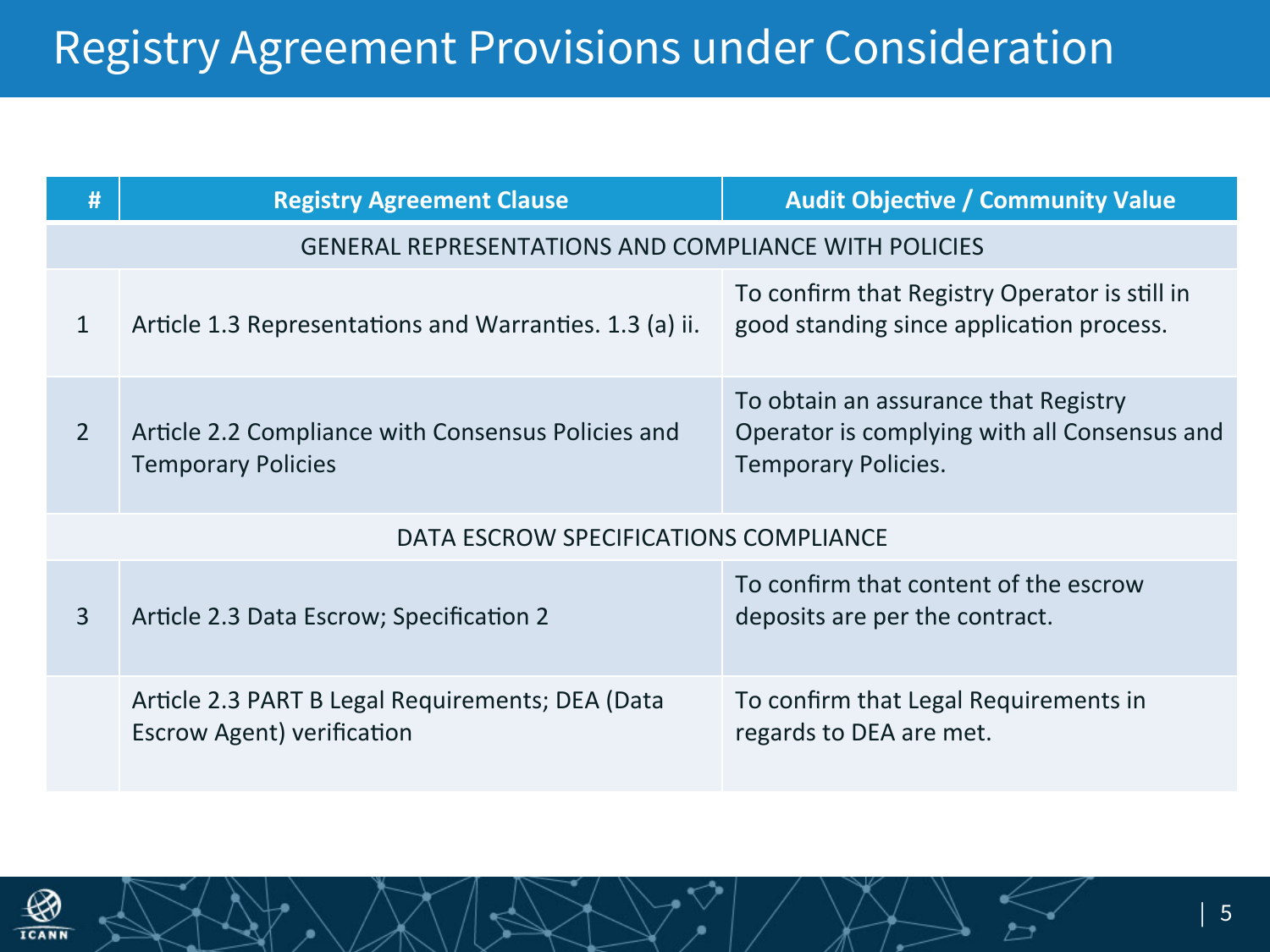| #                                                    | <b>Registry Agreement Clause</b>                                                                                   | <b>Audit Objective / Community Value</b>                                                                        |  |  |
|------------------------------------------------------|--------------------------------------------------------------------------------------------------------------------|-----------------------------------------------------------------------------------------------------------------|--|--|
| <b>COMPLIANCE WITH POLICIES &amp; SPECIFICATIONS</b> |                                                                                                                    |                                                                                                                 |  |  |
| $\overline{4}$                                       | Article 2.4 Monthly Reporting;<br>Specification 3                                                                  | To confirm the monthly Per-Registrar Transactions Report<br>accurately represents the number of active domains. |  |  |
| 5                                                    | Article 2.5 Publication of Registration<br>Data (Whois); Specification 4                                           | To confirm compliance with Specification 4 (Section 1.5,<br>$1.6, 1.7$ ).                                       |  |  |
| 6                                                    | Article 2.6 Reserved Names;<br>Specification 5                                                                     | To confirm that Names that Registry Operators are<br>obligated to reserve are actually reserved.                |  |  |
| 7                                                    | Article 2.6 Specification 6. Name<br><b>Collision Occurrence Assessment</b><br>(Blocked Second Level Domain Names) | To confirm that names that Registry Operators are<br>obligated to block are actually blocked.                   |  |  |

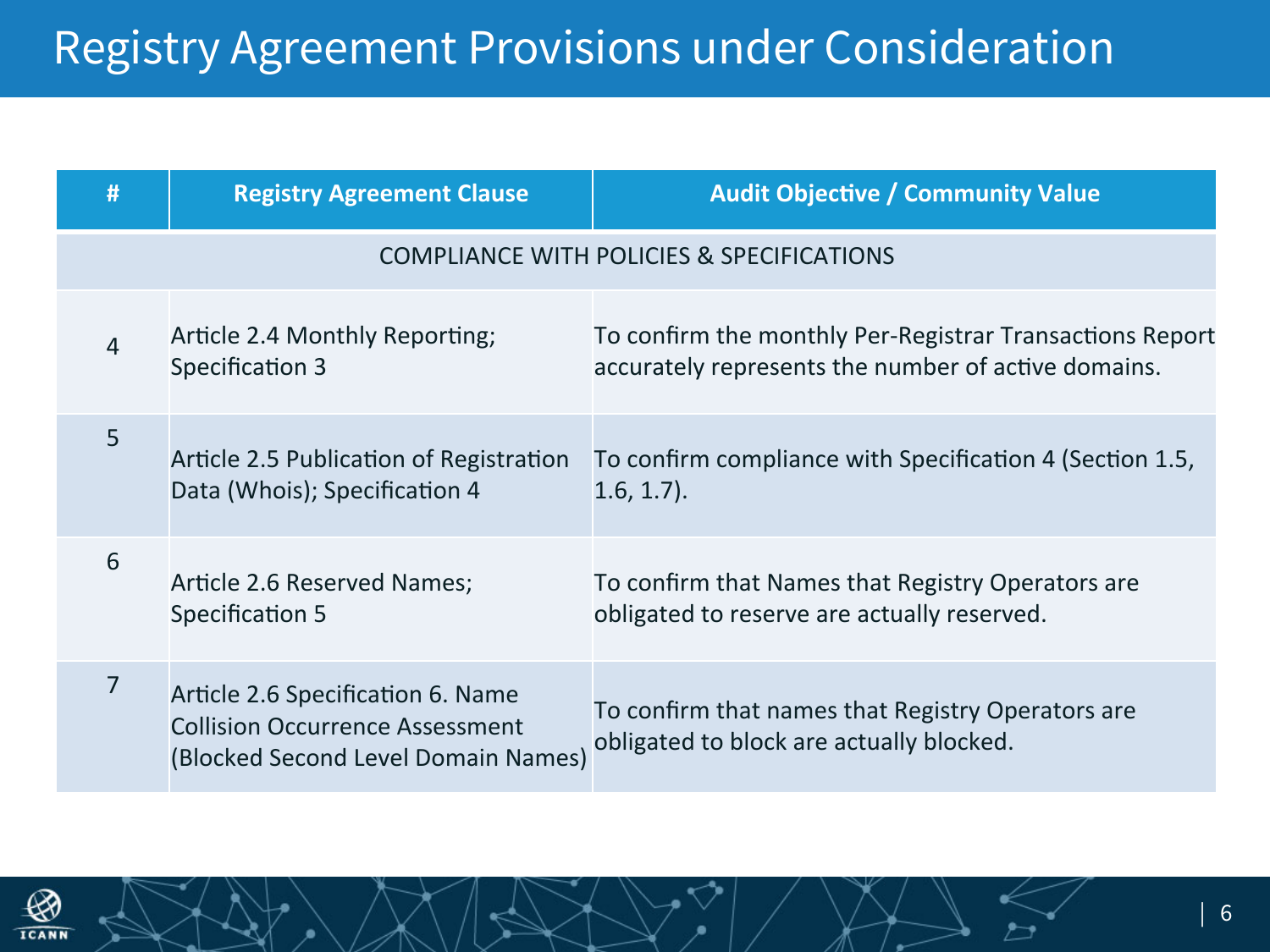| #                                                    | <b>Registry Agreement Clause</b>                                                                       | Audit objective / Community value                                                                                                                                                                                                                                   |  |  |
|------------------------------------------------------|--------------------------------------------------------------------------------------------------------|---------------------------------------------------------------------------------------------------------------------------------------------------------------------------------------------------------------------------------------------------------------------|--|--|
| <b>COMPLIANCE WITH POLICIES &amp; SPECIFICATIONS</b> |                                                                                                        |                                                                                                                                                                                                                                                                     |  |  |
| 8                                                    | Continuity; Specification 6                                                                            | To confirm that Registry Operators have BCP (Business<br>Article 2.7 Registry Interoperability and Continuity Plan) and it includes key provisions.<br>To confirm that Registry Operator addresses orphan glue<br>records appropriately (according to Spec 6, 4.2). |  |  |
| 9                                                    | Article 2.7 Specification 6, 1.5 IPv6                                                                  | To confirm that Registry Operator is able to accept IPv6<br>addresses.                                                                                                                                                                                              |  |  |
| 10                                                   | Article 2.8 Protection of Legal Rights of<br>Third Parties - (TMCH) Sunrise Period;<br>Specification 7 | To confirm that domain names registered during sunrise<br>were eligible for registration.                                                                                                                                                                           |  |  |
| 11                                                   | Third Parties (TMCH) Claims Period;<br>Specification 7                                                 | Article 2.8 Protection of Legal Rights of To confirm that Registry Operator implemented and<br>adhered to the rights protection mechanisms ("RPMs")<br>specified in Specification 7.                                                                                |  |  |

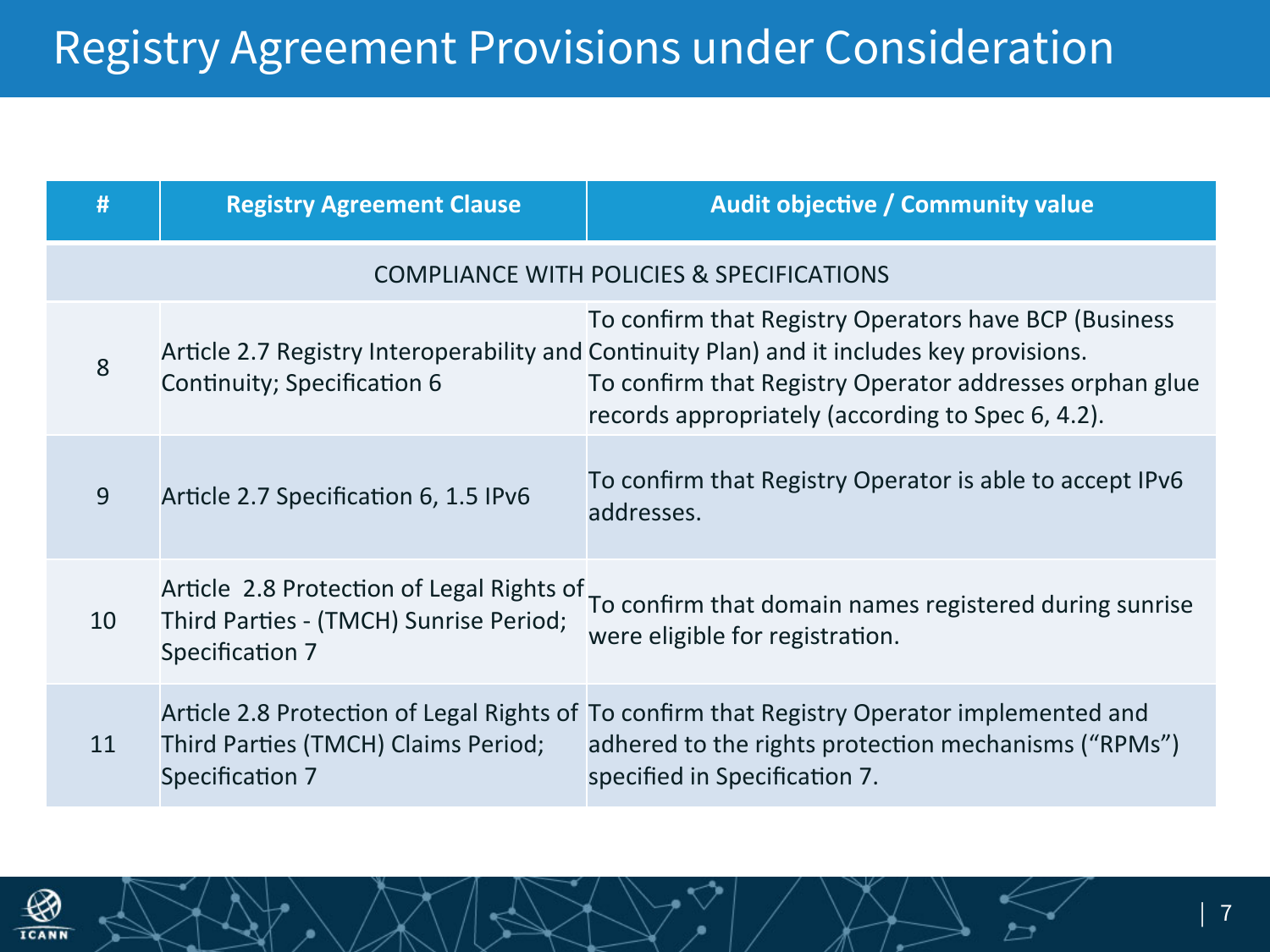| #                                                    | <b>Registry Agreement Clause</b>                                                                             | <b>Audit objective / Community value</b>                                                                                                                                                        |  |  |
|------------------------------------------------------|--------------------------------------------------------------------------------------------------------------|-------------------------------------------------------------------------------------------------------------------------------------------------------------------------------------------------|--|--|
| <b>COMPLIANCE WITH POLICIES &amp; SPECIFICATIONS</b> |                                                                                                              |                                                                                                                                                                                                 |  |  |
| 12                                                   | 2.14 Registry Code of Conduct;<br>Specification 9 Parts A, B, D                                              | To confirm compliance with Code of Conduct.                                                                                                                                                     |  |  |
| 13                                                   | Article 2.17 Additional Public Interest<br>Commitments; Specification 11                                     | To confirm that Registry Operator complies with its public<br>interest commitments as incorporated into Specification<br>11 of the Registry Agreement.                                          |  |  |
| 14                                                   | Article 2.19 Community- Based TLDs<br>Obligations of Registry Operator to TLD<br>Community; Specification 12 | To confirm that Registry has a written Registration Policy<br>and complied with it.                                                                                                             |  |  |
| 15                                                   | Specification 13 . BRAND TLD<br>PROVISIONS; 5.1 (ii)                                                         | To confirm that only Registry Operator, its Affiliates, or<br>Trademark Licensees register domain names and control<br>the DNS records associated with domain names at any<br>level in the TLD. |  |  |

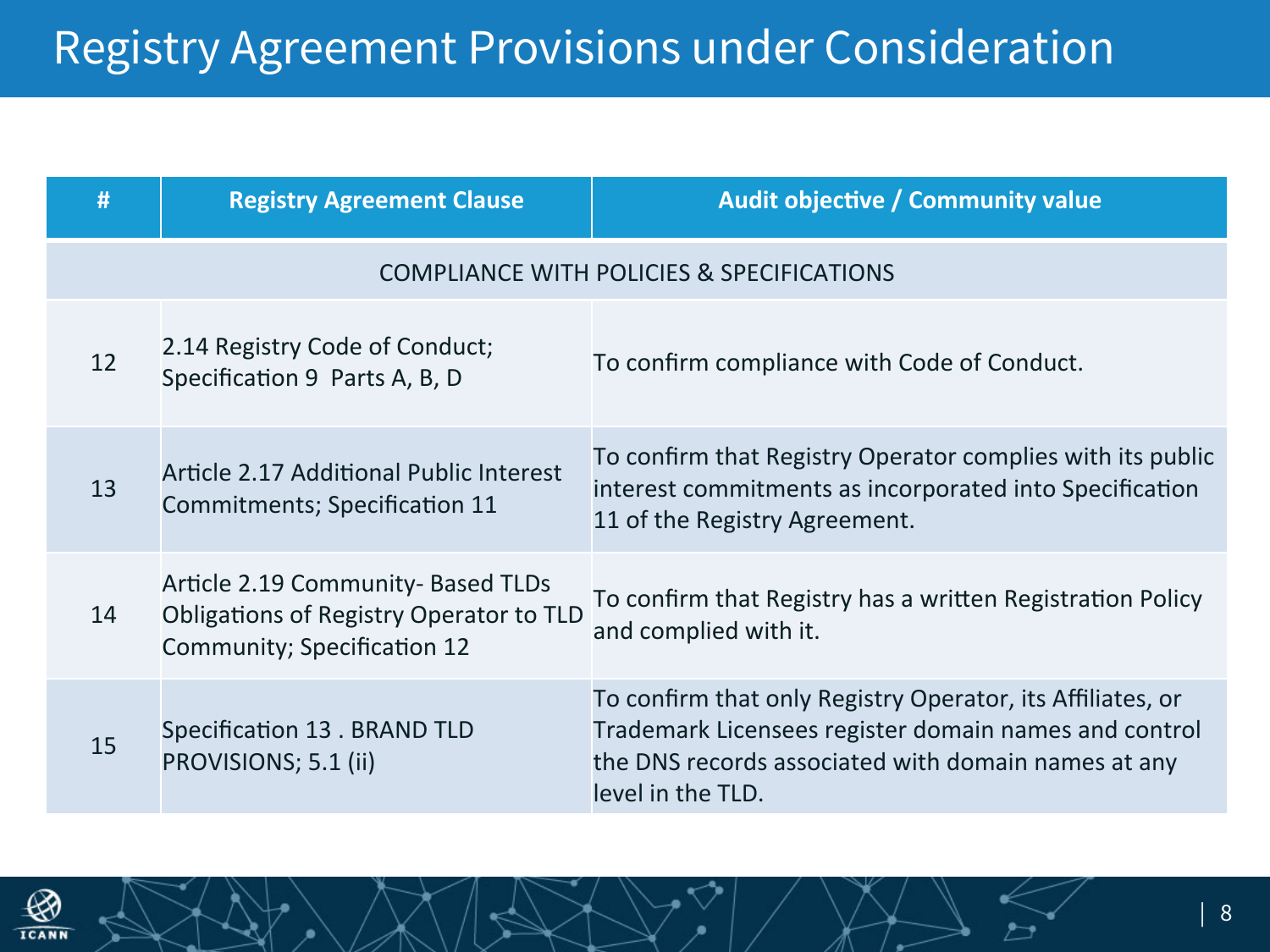## Factors Impacting Audit Selections: